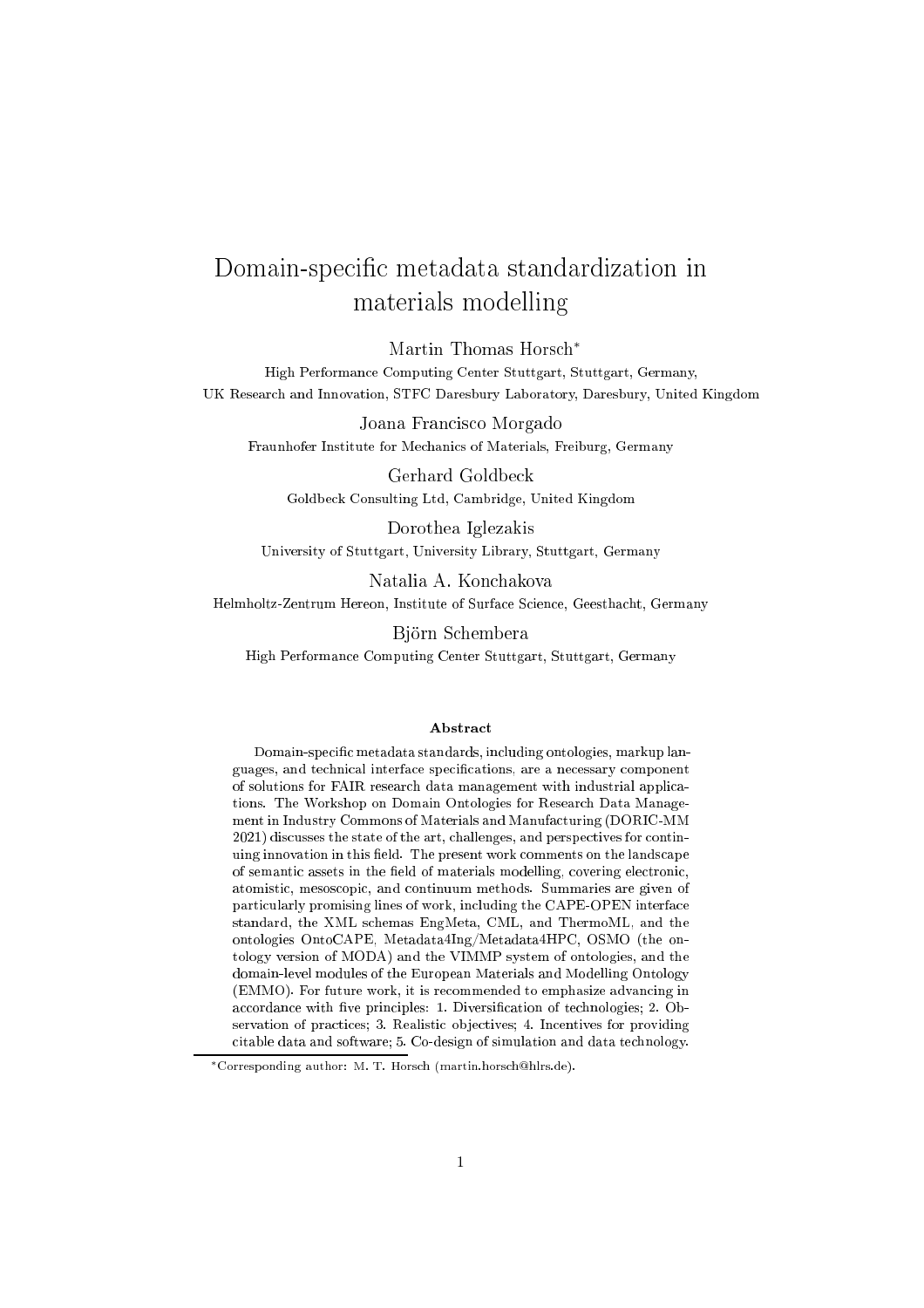# 1 Introduction

Metadata standardization can be implemented in a wide variety of ways. It is therefore unsurprising that in materials modelling, similar to other fields, many different approaches have been applied to support *findability, accessibility,* interoperability, and reusability, i.e., the FAIR principles of data management  $[1,$ 2]. What these approaches have in common is that they are applications of semantic technology in that they need to go beyond expressing formal, syntactic requirements on input/output conventions and formats  $(e.g., "a configuration$ input for code X consists of an integer number  $N$  followed by  $6N$  floatingpoint values") by giving an indication on the meaning of the communicated data and metadata; by annotating data  $(i.e.,$  by providing metadata), data become information, and in a semantic-web based approach, ontologies are used to associate data and metadata with an agreed meaning.

Whenever a collection of codes or platforms interact systematically or on a regular basis, interoperability is required. This implies semantic interoperability, i.e., agreement on the meaning of the exchanged information, since the output of one workflow element needs to be understood correctly when it acts as input for the next element. In this sense, any thoroughly documented serialization, graphical notation, or other syntactic standard can act as a metadata standard; substantial efforts have been dedicated to this sort of documentation by which guidelines on the structure, content, and use of databases [3, 4], interfaces [5, 6], or workflow management systems [7, 8, 9, 10, 11, 12, 13] can play this role.

Most, if not all, metadata standardization from this kind of work is intended for human readers, e.g., as support for programmers who aim at coupling or linking two or more codes correctly. For compendia such as the Review of Materials Modelling (RoMM), cf. de Baas [14], or documentation forms such as MODA [15] (abbreviation of "Materials Modelling Data") and the EMMC Translation Case Template [16] (ETCT), which consist of sets of tables with text content to be filled in by a user [17], the situation is similar: Such metadata standards, which instruct members of a community on a recommended way of annotating their data, are human-readable, but not machine-processable. However, metadata standards can only fully exploit the capabilities of semantic technology if they are machine-processable, supporting (at least in principle) computational tasks such as automated reasoning, validity checks, the formulation and processing of queries, and the transformation or mapping from one representation to another [18]. The two main technologies [19] that fulfill these requirements are, first, markup languages specified by XML schema definitions (XSD) and, second, the semantic web based on the resource description framework (RDF). The main ordering feature in markup language technology is containment, *i.e.*, one XML tag (or an object in JSON) contains others, yielding a structural inclusion hierarchy.

Applications of this approach to materials modelling include CML [20, 21, 22], CSX [23], EngMeta [24, 25, 26, 27, 28], MSML [29], and UDLS [30]. In semantic web technology, employing RDF schemas and the web ontology language OWL, concepts are structured taxonomically by a subsumption hierarchy, while the information content itself takes the non-hierarchical form of a knowledge graph. Many existing domain ontologies are relevant to the domain of knowledge discussed here; this includes ChemAxiom [31], OntoCAPE [32, 33, 34], OntoCompChem [35, 36], OntoKin [36, 37], PHYSSYS [38], the PSO [39], the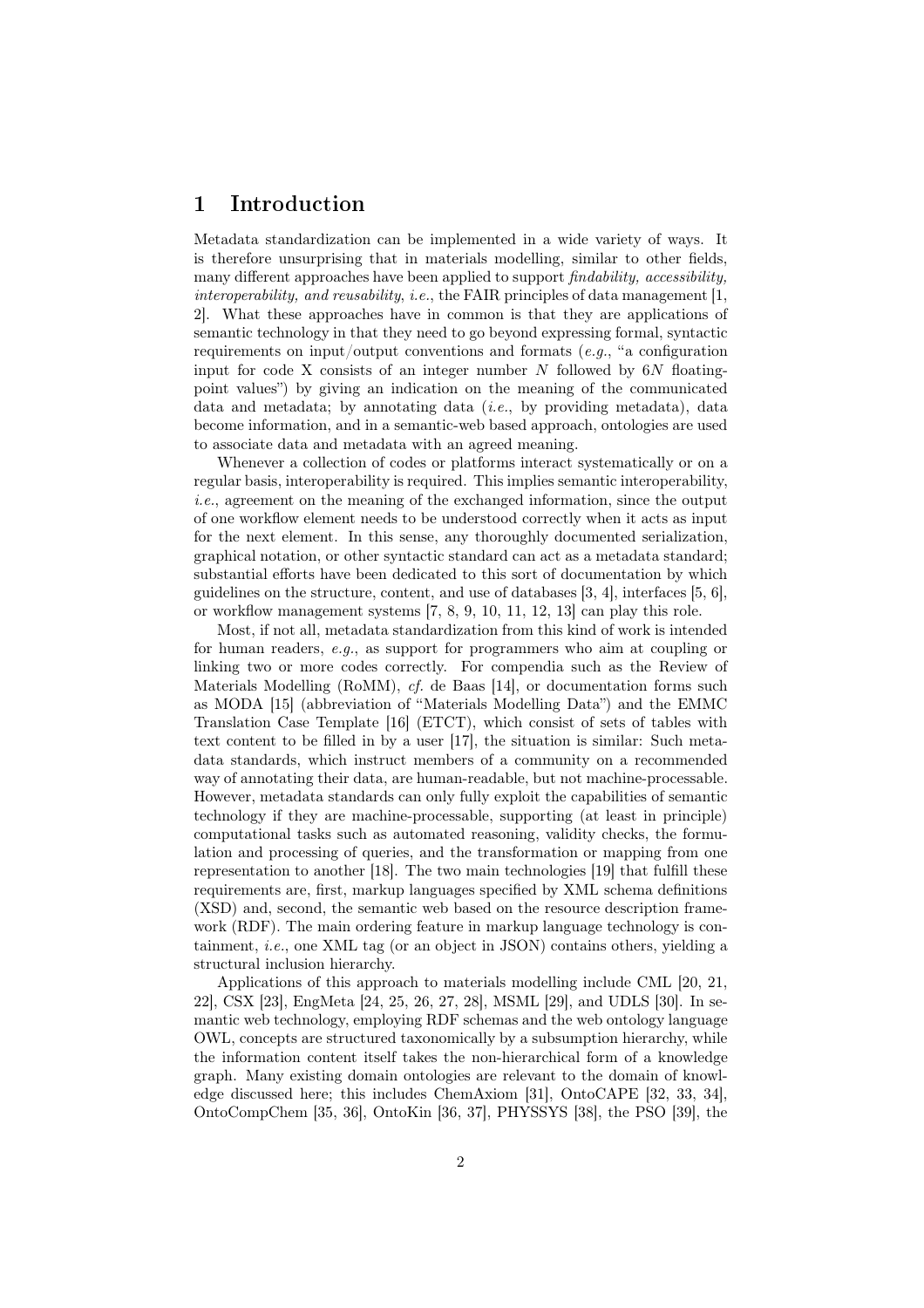simulation intent ontology [40], multiple domain ontologies from the Virtual Materials Marketplace (VIMMP) project [12, 28, 41, 42], and some of the domainlevel modules of the European Materials and Modelling Ontology (EMMO), cf. Goldbeck et al. [43], Francisco Morgado et al. [44], and Ghedini et al. [45].

The present group of authors comprises both developers and end users of domain-specific metadata standards in materials modelling. Most of us are affiliated with organizations that act as *translators* in the sense given to the term by the EMMC ASBL community: The Fraunhofer Institute for Mechanics of Materials (IWM) is an institution with the explicit purpose of facilitating industry uptake of new technologies, Goldbeck Consulting Ltd. is an independent consultancy, and the High Performance Computing Center Stuttgart (HLRS) is a facility that provides services to both academic and industrial users. Helmholtz-Zentrum Geesthacht is a scientific institution developing and implementing industrially relevant research topics, innovation platforms, and knowledge transfer systems. Below, we comment on specific lines of work, all of which are promising in our view; however, they are also disparate efforts, and the attempts to create robust connections (or any connections at all) between them have so far been insufficient. Working toward a convergence or an alignment between existing standards will create significant synergies. It will permit integrating more diverse software components into materials modelling workflows and facilitate an interaction between a greater number of digital infrastructures.

# <sup>2</sup> State of the art

# 2.1 CAPE-OPEN interoperability

CAPE-OPEN, wherein CAPE stands for computer-aided process engineering (and OPEN stands for "open"), has long been a widespread technical interoperability standard for flowsheet-based process simulation; developed from 1997 onward as a community-driven effort coordinated by the CAPE-OPEN Laboratories Network (CO-LaN), cf. Belaud and Pons [5, 6], it is presently supported by a multitude of process simulation packages, referred to as process modelling environments (PMEs) in CAPE-OPEN nomenclature, including leading commercial solvers such as Aspen (cf. Hillestad et al. [46]), COMSOL (cf. von Schenck et al.  $[47]$ , and gPROMS (*cf.* Moreira *et al.*  $[48]$ ) as well as a dedicated free implementation by van Baten and Szczepanski [49] called COCO ("CAPE-OPEN to CAPE-OPEN"). Process modelling components (PMCs) that form part of a PME can exchange information on thermodynamic quantities; in this way, any code that provides predictions for thermodynamic data, including but not limited to fluid phase equilibria, can be connected to process simulation software if both components interoperate through CAPE-OPEN interfaces [50]. Popular thermodynamic property packages that can function as PMCs include gSAFT, MultiFlash [51], REFPROP [48], and Simulis Thermodynamics [50].

At a comparably early stage of development of CAPE-OPEN, Morbach et al. [32] introduced OntoCAPE as a recommended ontologization, aiming at connecting the COM based (and more recently .NET based) technical-level interoperability with data integration solutions grounded in semantic interoperability [34]; a detailed discussion of OntoCAPE is given in a reference manual by Marquardt *et al.* [33]. On the basis of OntoCAPE, Farazi *et al.* [36,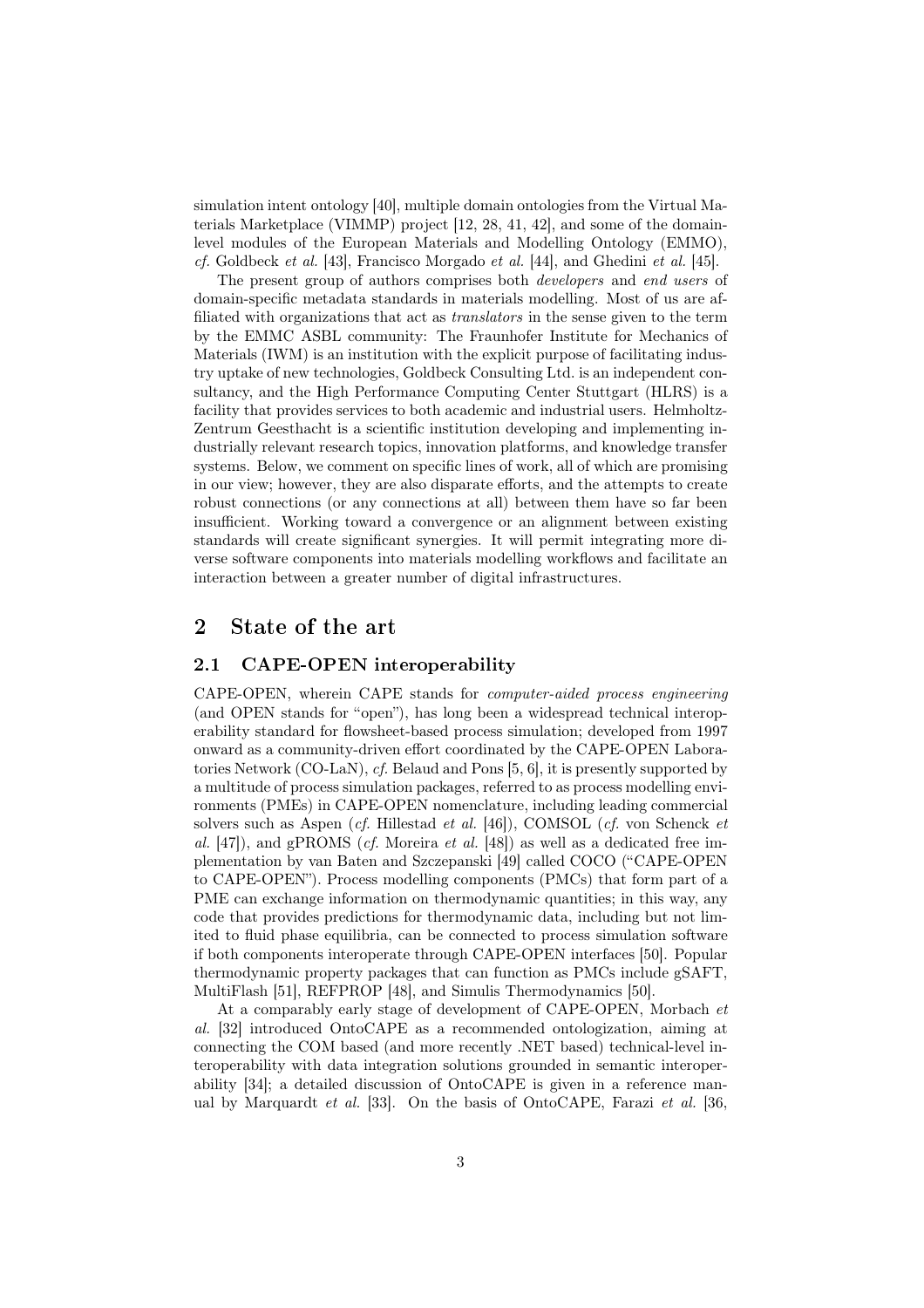37] developed OntoKin, which specifically addresses continuum-level models of chemical reaction kinetics; their solution [37] includes an ABox converter that imports/exports description logic ABoxes (assertional boxes, i.e., knowledge graphs) from and into the widespread file format used by the CHEMKIN-III reaction kinetics solver [52] and other interoperable packages [53], e.g., for coupling reaction kinetics with CFD simulations [54]. A more recent attempt to combine CAPE-OPEN with semantic technology was made by Tolksdorf et al. [30] who introduced User-Defined Language Specificators (UDLS), based on the metadata standard for equations MathML [55], to support automated code generation.

# 2.2 EngMeta and Metadata4Ing

Within the project DIPL-ING, a metadata model for Engineering Metadata (EngMeta) was developed on the basis of requirements and use cases from thermodynamics and aerodynamics [24, 27]. EngMeta is a hierarchical metadata model, formalized in XSD, that serves as a convention on semantics in computational engineering [25, 26]; it is data-centric and permits including information on the underlying research processes  $(i.e.,$  the data provenance), which is crucial to data reusability. Beside process metadata, also technical, descriptive, and subject-specific metadata information from computational engineering can be stored. EngMeta is based on pre-existing metadata standards such as CodeMeta [56], DataCite [57], ExptML, and PREMIS [58]. It covers information on computational engineering research data and processes; e.g., methods with their parameters, (computational) environments, and tools (hard- and software), the observed systems/research objects with their components and variables, the temporal and spatial resolution, and boundary conditions, among other data and metadata items. Metadata blocks based on EngMeta were integrated into the data repository of the University of Stuttgart and are widely used to describe research assets [59].



Figure 1: Classes and relations used to describe a CFD simulation.

EngMeta undergoes a process of continuous improvement and extension and should therefore be understood as a form of *scientific communication* follow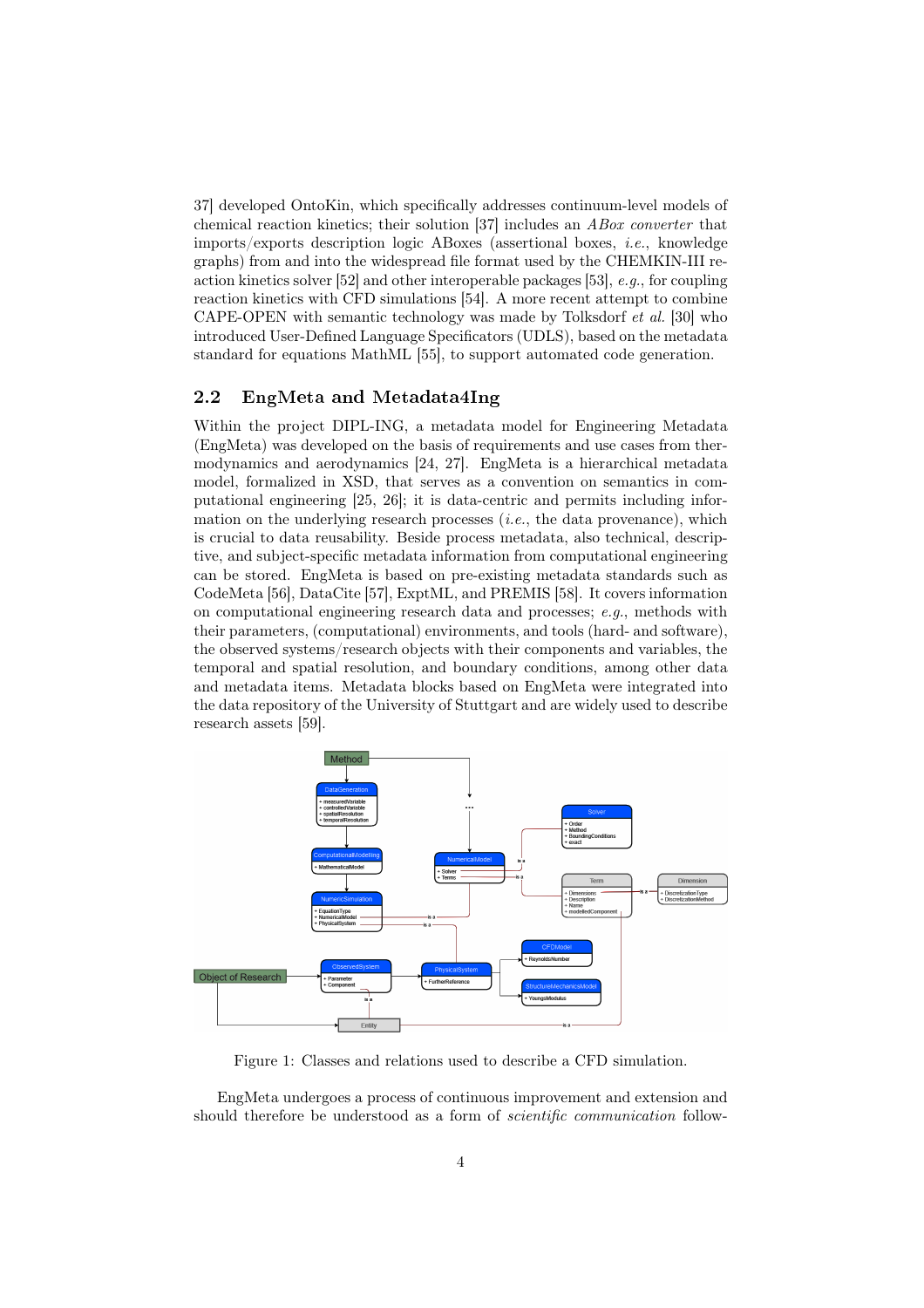ing Edwards et al. [60, p. 667] rather than as a finalized outcome or product. Facilitating the scale-up from the level of a single university to academic activities at the national level, EngMeta serves as one of the starting points to metadata standardization within the German national research data infrastructure (NFDI) programme, in particular concerning the engineering sciences and the NFDI4Ing project, aiming at developing a system of ontologies for engineering and high performance computing (referred to as Metadata4Ing and Metadata4HPC). Within Metadata4Ing, the basic model of EngMeta, cf. Selent et al. [27], is combined with a hierarchical and modular approach. The main subject-specific building blocks (*i.e.*, Method, Tool, ObjectOfResearch, and Environment) are specified in more detail with the help of ontology branches; e.g., Fig. 1 illustrates how the class NumericSimulation and its data and object properties can be used to annotate a CFD simulation. Apart from direct relations between the object of research and methods at a conceptual level, processing steps allow to describe specific research processes in a fine-grained way, specifying information on the employed methods, tools, and environments as well as input and output assets. This enables the provision of detailed provenance information associated with each research result. Metadata4Ing makes use of references to pre-existing semantic assets such as the Data Catalog Vocabulary [61] (DCAT), wikidata [62], and schema.org.

# 2.3 Chemi
al Markup Language

The Chemical Markup Language (CML) is a metadata standard for the chemical sciences, going back to the late 1990s [20], that is formalized as an XML schema [22]. While it was originally mainly employed to represent chemical formulas, its scope has in the meantime been generalized, covering computational chemistry and molecular dynamics simulation in general [21]; its use for data integration in molecular modelling includes the Simulation Foundry by Gygli and Pleiss [11]. An extension covering these domains is called CML-Comp [63] and was developed until 2012. In this branch of CML, information on the machine configuration and computational environment, control parameters, computational methods, thermodynamic properties, and the employed algorithms can be represented, allowing for a high level of detail, including the representation of molecules. Another standard that envolved out of CML is CompChem2 [64], which enriches CML with semantics for computational chemistry [65]. Krdzavac et al. [35] use concepts from CompChem2 as the foundation for OntoCompChem, an ontology for quantum chemistry, which has mainly been applied to the Gaussian code by its creators so far [35, 36].

The Molecular Simulations Markup Language (MSML) is a variant of CML adapted to the Molecular Simulation Grid (MoSGrid) platform [29]. Typically, in a first step, MSML can be used by researchers to document their workflows, providing a high-level logical (i.e., non-technical) provenance description that is simulation-code agnostic. MoSGrid then uses this information to generate the simulation-code specific input data (e.g., job files). After the simulation run, the MSML document is complemented by parsing the output information, e.g., concerning the simulated compounds, the employed force fields and thermodynamic boundary conditions, and the computational environment. Thereby, MSML takes a role as an information broker for the simulation itself and, beyond this, for a subsequent metadata-extraction step that transforms all information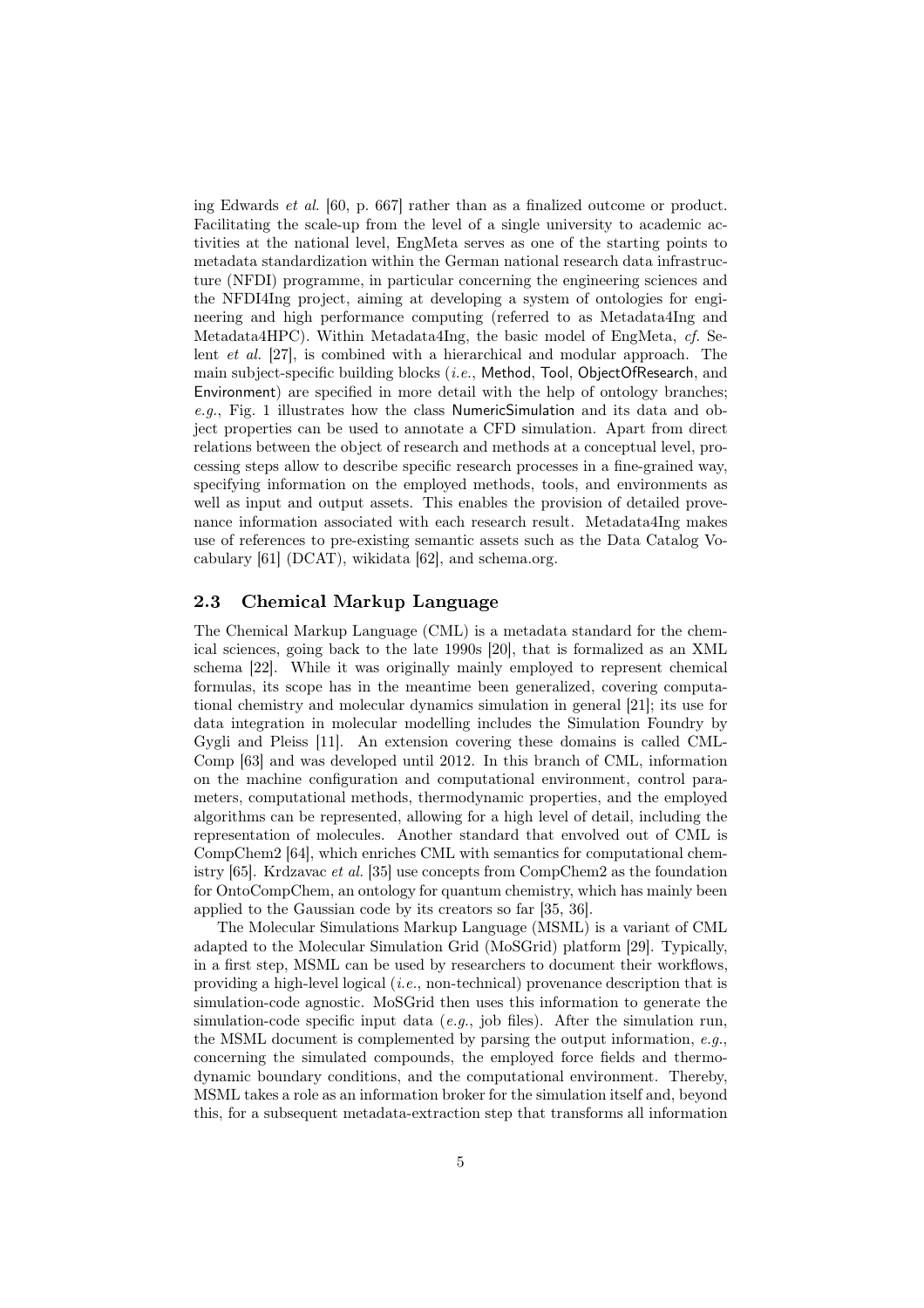from the MSML document to JSON and registers the data and metadata in a central repository service. MSML is strongly tied to the MoSGrid platform for defining workflows and extracting information, where acts as a mediator, not as the final metadata document itself. The XML schema CSX (Common Standard for eXchange), cf. Wang et al. [23], is an alternative to CompChem2 and MSML that is based on a similar choice of technology and targets roughly the same domain of knowledge, *i.e.*, MD simulation and quantum mechanics, at present mainly for GAMESS.

### 2.4 Thermodynami
s Markup Language

The Thermodynamics Markup Language (ThermoML), an XML-based hierarchical metadata schema following a similar technological approach as EngMeta or CML, is developed by NIST and endorsed by IUPAC [66] to facilitate the annotation of thermodynamic data published in journals [67, 68]; so far, practices supporting the availability of data and metadata in ThermoML XML and JSON formats have been implemented by five journals: Fluid Phase Equilib., Int. J. Thermophys., J. Chem. Eng. Data, J. Chem. Thermodyn., and Thermochim. Acta, i.e., journals covering a significant research output which, as discussed by Frenkel [69, 70], has been growing by "more than a factor of 2 every 10 years" [70]. The aim of this effort consists in advancing research data infrastructures such as the NIST/TRC SOURCE data archival system [71], eventually yielding a "Global Information System in Thermodynamics" [69, 70]; at present, the annotated data, including over six million thermodynamic data points, are ingested into the ThermoData Engine (TDE) expert system at NIST [72]. By means of the TDE, data can be assessed for mutual consistency [73], and the accessible amount of thermodynamic data permits conducting comparably complex uncertainty analyses for models,  $e.g.,$  as applied by Cheung et al. [74] to phenomenological equations of state. ThermoML has so far only been used to annotate experimental data; however, the journals Fluid Phase Equilib. and J. Chem. Eng. Data, both with a strong focus on quantitatively characterizing the behaviour of concrete thermodynamic systems (previously, experimentally only), have in the meantime expanded their scope to include molecular modelling and simulation; the other three journals traditionally address both experimental and theoretical methods. From the ThermoML Archive [75] it is evident that nonetheless, the present implementation of the approach simply ignores simulation-based data published in these journals: Where combined experimental and simulation work has been published, the ThermoML annotation covers the experimental data only; for articles that exclusively report on molecular modelling and simulation, no XML and JSON files are generated at all. Revising ThermoML and appropriately adjusting editorial policies might provide the community with a substantial corpus of published molecular simulation results annotated in ThermoML and, thereby, advance efforts toward coherently integrating experimental and simulation data in research data infrastructures. Alternatively, European funded repositories could take over the NIST data and supplement them by simulation results; for this purpose, the NOMAD centre of exellence could be a promising candidate [76].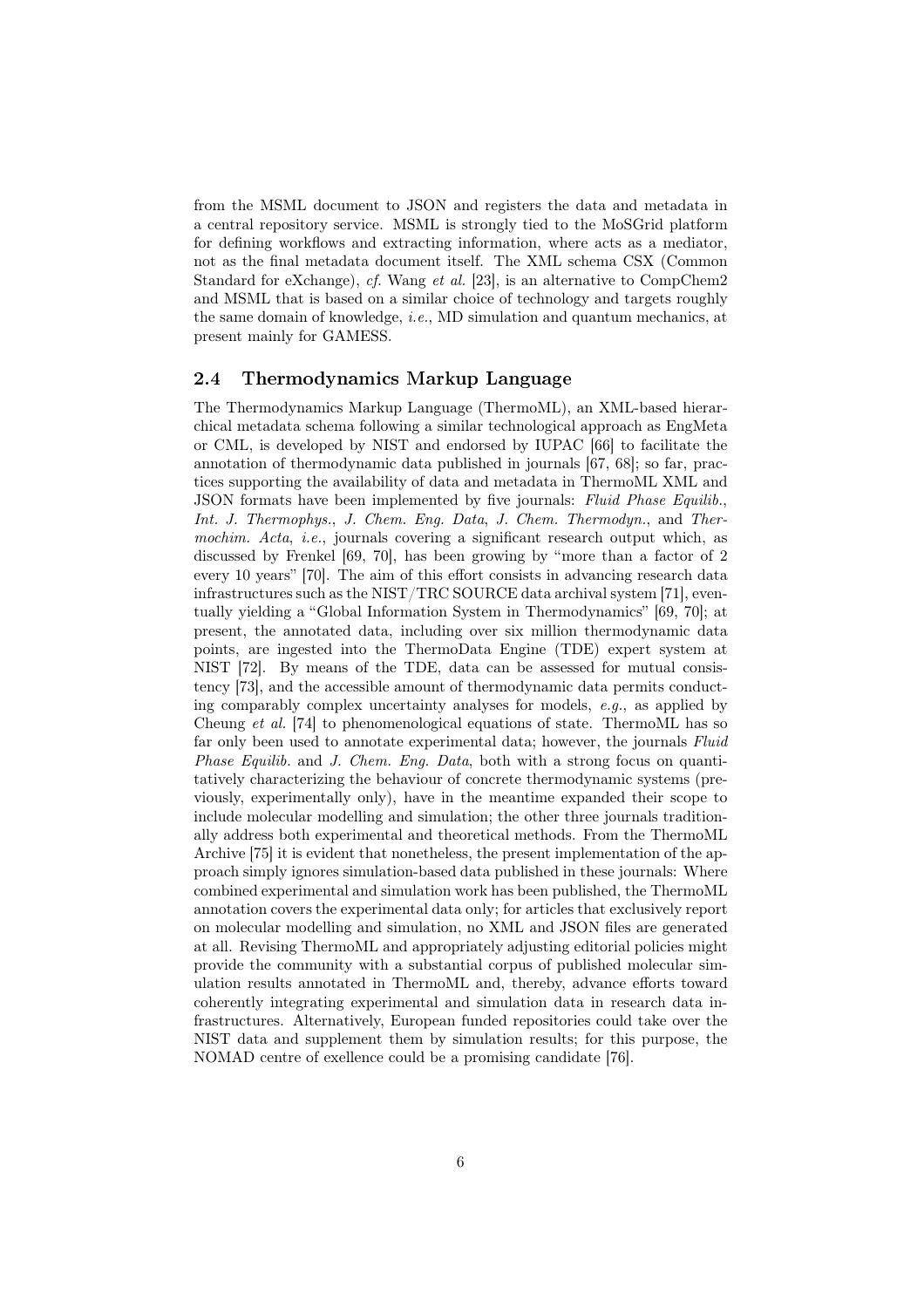#### $2.5$ MODA-OSMO provenance descriptions

Interoperability between data and simulation tools, including thermodynamic property and model databases, data analysis software, and LIMS/ELN systems, and solvers for materials modelling at different granularity levels, is a significant challenge for implementing multiphysics approaches that rely on complex data processing and simulation workflows [77]. Additionally, including in the analysis a business-relevant data component increases the complexity of the problem, in particular by connecting modelling and simulation to decision-making in materials design and the application of new functional materials in industry. Moreover, the interdisciplinarity of the problem requires the collaboration of multiple scientific or industrial communities participating in the development of new products. Usually, these communities rely on their own terminologies that deviate from each other. Hence, there is a strong need for standardization of model and provenance descriptions and for the development of translation services for industry, so that partners from industry and academia can exchange information reliably. An initial effort in this direction has been undertaken by the European Materials Modelling Council (EMMC ASBL), which created a set of recommendations concerning good practices in materials modelling translation [41, 78] as well as business decision support systems (BDSS), cf. Dykeman et al. [79]; as a prerequisite for these developments, the EMMC coordinated efforts that led to a CEN Workshop Agreement (CWA 17284) on modelling terminology, classification, and metadata for materials modelling [15]; this CWA provides a standardized template for describing materials modelling data (i.e., MODA), accounting for multiphysics approaches in terms of a uniform vocabulary [14, 15].

MODA serves as an instrument for documenting complex modelling and simulation approaches; MODA provenance descriptions facilitate the provision of metadata concerning the general modelling workflow, specifying qualitatively in what way multiple models, solvers, and data-processing operations are combined in order to obtain the final simulation outcome. At present, MODA is used mainly within the EMMC community, including many projects from the LEIT NMBP part of the EU's Horizon 2020 research and innovation programme [80]. MODA contains a use-case description that is separate and independent of any modelling information, allowing benchmarking of different simulation and experimental approaches [15]. In combination with the use-case description and a general overview, a materials simulation is described at a logical level, i.e., it is stated between what elements of a workflow there is a transfer of information. This graphical representation is targeted at human readers and aims to support them at understanding the basic reasoning underlying the implemented approach; for a set of examples, the reader is referred to de Baas [14]. Beyond the CWA, the MODA metadata schema has in the meantime been extended to cover BDSS and bespoke model design for specific business cases [79]. An ontologization of these standards is provided by two components of the VIMMP system of domain ontologies [28, 42]: The Ontology for Simulation, Modelling, and Optimization [12] (OSMO) in combination with the Materials Modelling Translation Ontology [41] (MMTO). In this way, data annotated according to MODA [15], the ETCT [16, 17], and the EMMC Translators' Guide [78] can be integrated into a semantic-web framework.

Sections constitute the basic elements of a MODA-OSMO workflow. They can be of the following types: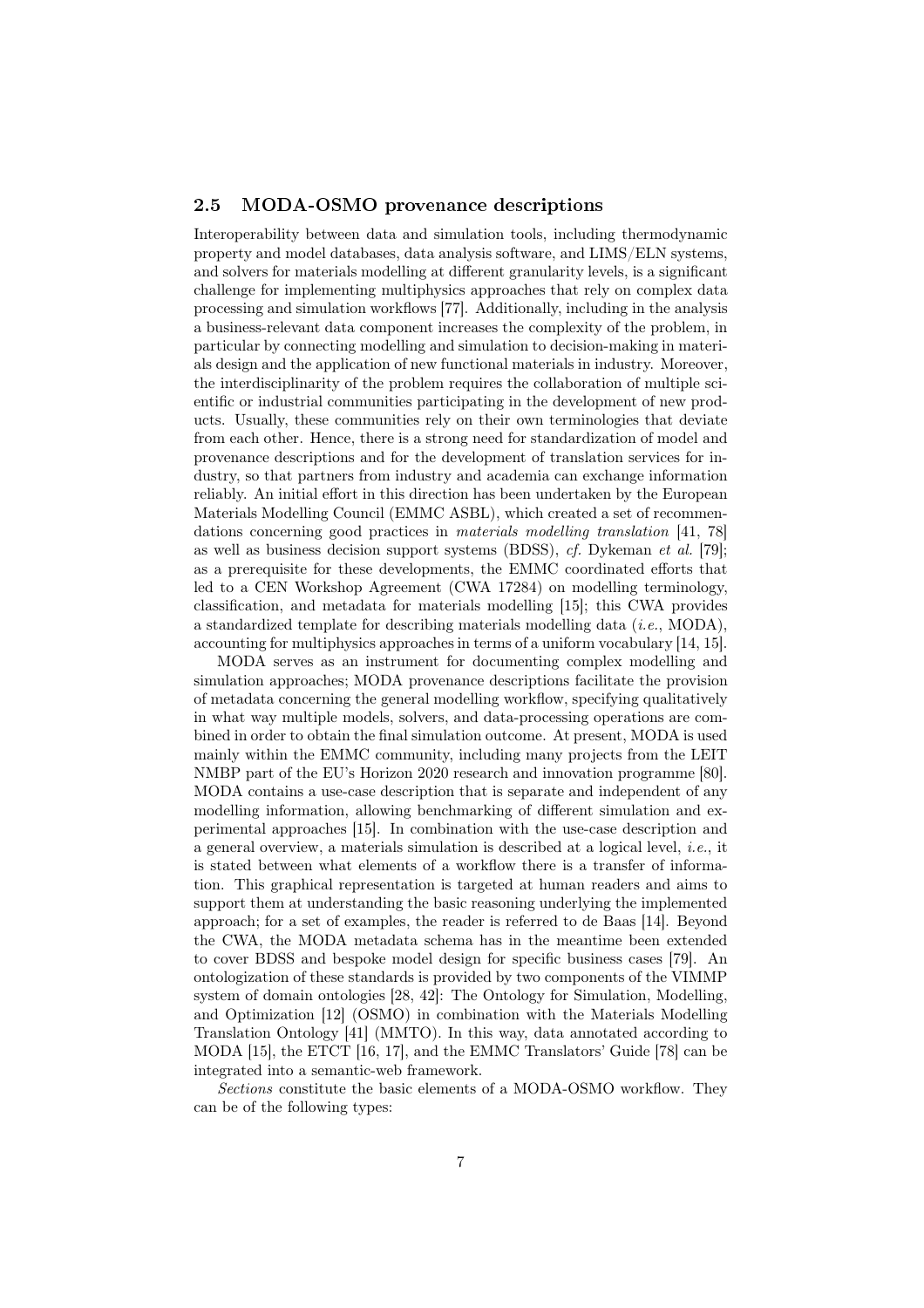- A *simulation overview* (summary, rationale, access conditions, *etc.*), corresponding to a MODA cover sheet.
- An application case describes the real phenomenon under consideration; this can be a use case (following MODA), referring to a simulated physical system, or a business, industrial, or translation case (following the ETCT).
- A materials model represents a physical entity by similarity and through a mathematical formalism, constituted by its governing equations (GEs); following de Baas [14], depending on the way in which the considered physical system is represented, a model is categorized as being at the electronic, atomistic, mesoscopic, or continuum granularity level.
- A solver provides a computational representation for the GEs and is employed to solve these equations numerically. Its scope is strictly limited to the GEs and the variables explicitly occurring in these equations.
- A processor represents any software carrying out computational operations that go beyond solving the GEs of a model. Usually, a simulation code plays the role of a solver and a processor; these roles are split in the logical workflow representation. OSMO distinguishes preprocessors (run before a simulation), coupled processors (synchronous with it), postprocessors (succeeding it), and data processors (independent of solver execution).

Metadata associated with these sections according to MODA (and the ETCT, respectively, in the case of business, industrial, and translation cases) are referred to as their aspects. Concepts and relations from OSMO and the MMTO cover a) sections and their aspects, b) coupling and linking of sections within a workflow, and  $c$ ) the exchanged logical variables and key performance indicators (KPIs); in particular, every MODA workflow description has a canonical mapping into OSMO, which thereby functions as the ontology version of MODA. The logical data transfer (LDT) representation of workflows associated with OSMO includes a graphical notation that eliminates ambiguities, present in the graphical notation from MODA, concerning the precise way in which multiple elements are connected [12]. More detailed illustrations of OSMO and the MMTO are to be found in previous work [12, 28, 41, 81].

# 2.6 European Materials and Modelling Ontology

The EMMO is a community effort towards unifying the nomenclature within the materials science field that is led by the European Materials Modelling Council and applied in various EU projects (VIMMP, MarketPlace, H2020 DT-NMBP-09-2018 projects, etc. [80]). As a top-middle-level ontology, the EMMO provides a common semantic framework for representing the complex and multidisciplinary domain of materials science (including materials, models, characterization, and data) with the possibility of addressing any domain of knowledge within the applied sciences [43, 44, 45]. Its foundations in physical sciences, analytical philosophy  $(i.e.,$  mereotopology and semiotics  $[43, 82, 83, 84, 85, 86]$ as well as information and communication technologies offer a representational approach to describing the real physical world and ultimately facilitate data integration and interoperability. The EMMO framework is structured into levels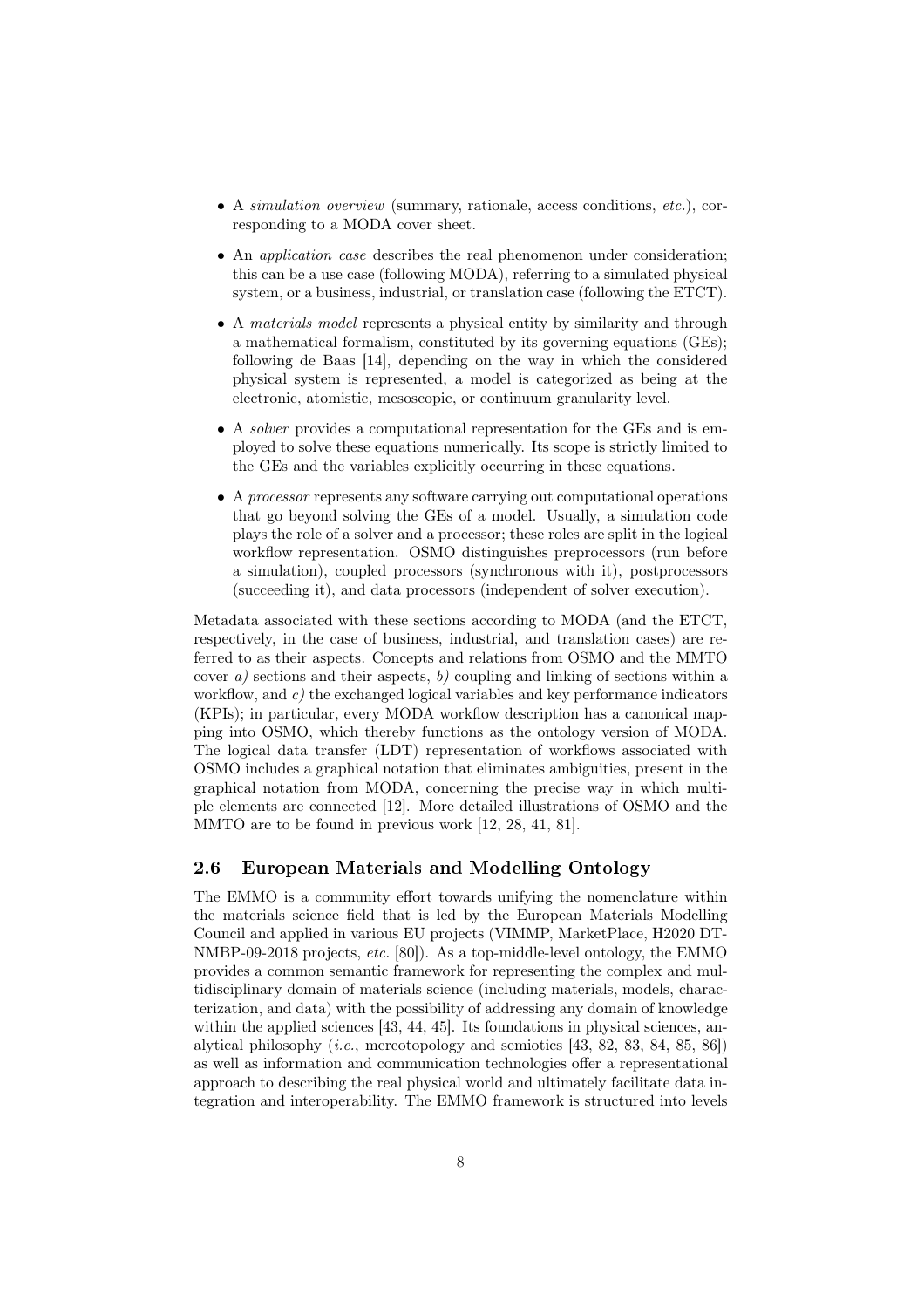– the top, middle, and domain levels – that consist of modules describing fundamental concepts (at the top) followed by generic cross-domain concepts (middle) down to application-specific representations (domain). At its middle level, the EMMO provides different options to categorize real-world objects through multiple perspectives, cf. Fig. 2, that are used as a root for the development of EMMO-compliant domain ontologies [28, 44]:

- The Reductionistic perspective provides classes, relationships, and axioms to describe real-world objects by a hierarchy of direct parts (temporal and spatial) down to its fundamental elementary level. This strict hierarchy of parts is achieved through non-transitive direct parthood relations.
- The Holistic perspective enables the description of objects as a whole. This perspective supports describing processes in terms of their participants. In particular, this is applied to represent a semiotic process  $(i.e., a$  semiosis) following the theory by Charles S. Peirce [82, 84]; accordingly, a semiosis is an elementary cognitive process that involves a sign, an object, and an interpretant [45, 82, 86]. In the EMMO, semiosis is fundamental to describing models, formal languages, and properties, including thermodynamic and mechanical properties of physical systems [43, 45].
- The Perceptual perspective concerns symbolic objects; it provides a conceptualization of formal languages, pictures, geometry, and mathematics.
- The Physicalistic perspective represents real-world objects based on applied physics. This branch categorizes the physical objects into matter, fields, and elementary particles following the standard model of particle physics.

Combining multiple EMMO perspectives can facilitate bridging the gap between different domains [44, 86, 87, 88, 89].



Figure 2: EMMO perspectives (from Ghedini et al. [45]).

# <sup>3</sup> Dis
ussion and on
lusion

The ongoing and pre-existing work discussed above shows that, on the one hand, metadata standardization and interoperability are of great concern to developers, and that both developers and users in materials modelling increasingly prioritize adherence to the FAIR principles in dealing with data; this reflects trends in scientific research and development at large. On the other hand, the existing approaches to data technology in materials modelling are poorly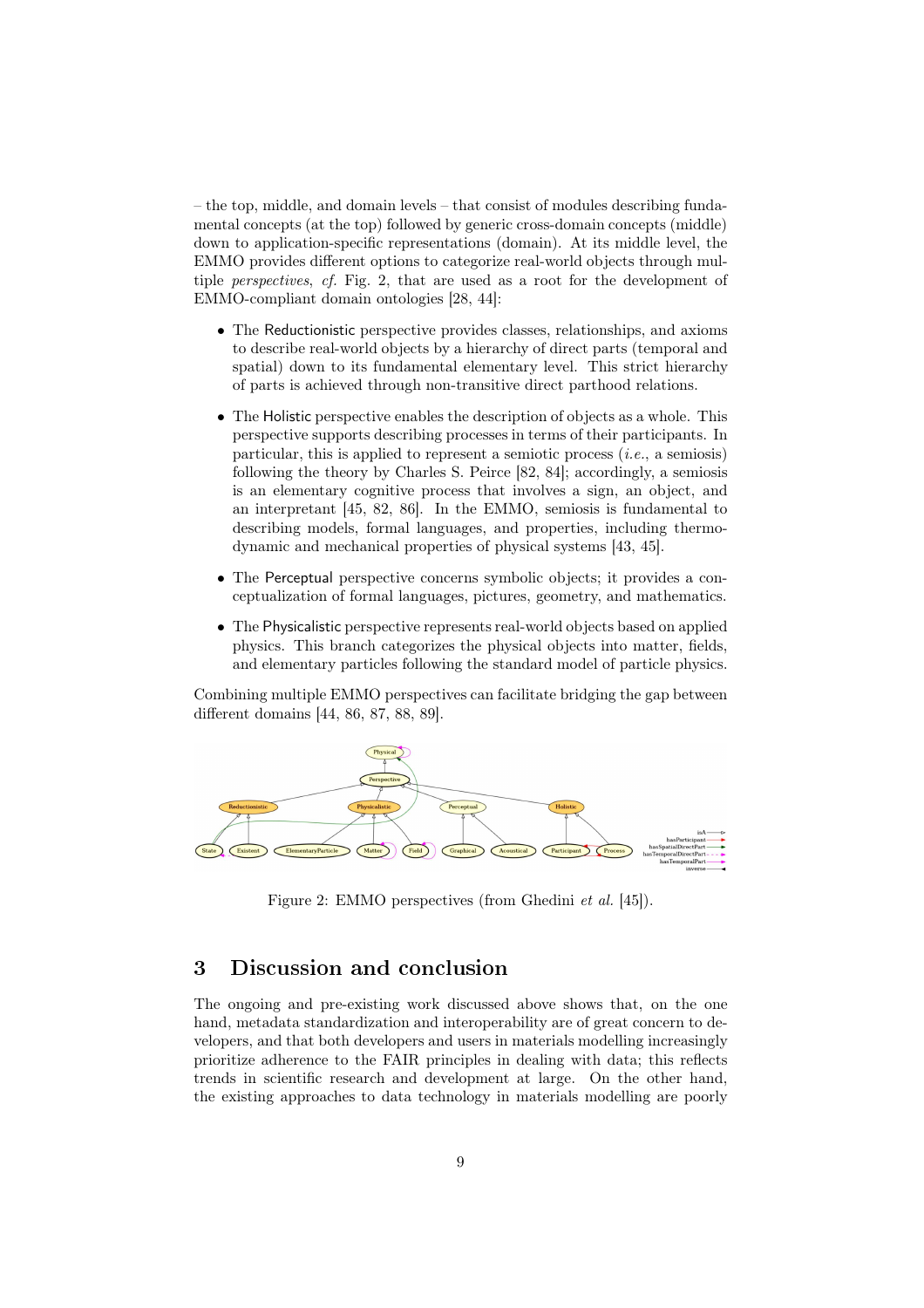integrated or aligned with each other so far, and there is little common understanding of best and good practices (even "FAIR" is typically only used as a fashionable label), while promises and expectations associated with ontologies and semantic interoperability are often exaggerated irresponsibly. All this is characteristic of technology uptake in its early stages, particularly when there is a hype surrounding it. To suggest a way forward based on this assessment of the situation, we recommend to focus on five lines of development as a priority for realizing FAIR data management at the domain-specific level. We thereby limit ourselves to domains of knowledge that involve modelling and simulation. The recommended strategy can be summarized as follows:

#### (D) Diversification

Interoperability is only present to the extent that *different* approaches and solutions are combined with each other. Despite obverse claims, the widespread tendency among developers to say that their specific platform or tool will integrate all that exists in the field does not endorse, but counteract interoperability; "everybody will be using X in the future" not only aims at a situation where interoperability is not needed and therefore absent, it also creates conflict rather than cooperation in the predictable case of there being multiple X's. Beside addressing semantic heterogeneity as such, which can be done by implementing existing alignment techniques [90, 91, 92], the main perspective for advancing interoperability consists in technological diversification, since metadata standards that are given as interface specifications (Section 2.1), hierarchical XML schemas (Sections 2.2 to 2.4), and ontologies (Sections 2.5 and 2.6) represent different paradigms that need to be reconciled with each other [19] to properly communicate information on materials and processes. This includes the problem of specifying non-heuristic, canonical ways of eliminating cycles from knowledge graphs to obtain a tree-like structure that can be given a hierarchical representation [28, Chapter 5].

#### (O) Observation

The annotation of data must occur where the data are generated: In actual research practice. However, in metadata standardization efforts, the observation of research practices too often limits itself to "doing a survey," i.e., encouraging or requesting prospective users to fill in a multitude of complicated forms. This cannot replace listening and actual engagement. We suggest to proceed to more interactive forms of community involvement, e.g., as outlined in previous work [24]. As an outcome, agreed semantics and pragmatics must go hand in hand, such that user rights and roles as well as good (or minimally required) and best practices are specified, facilitating pragmatic interoperability [41, 93].

#### (R) Realistic objectives

Ontology engineering is among the fields that have in recent years been surrounded by a considerable hype, though to a lesser extent than other fields such as quantum computing or artificial intelligence which, however, is often taken to include automated reasoning and knowledge representation. In such situations, it is common for people who are superficially acquainted with a certain technology (including, but not limited to politicians) to formulate exaggerated expectations of what can be immediately accomplished to improve certain systems or entire industries. It is the responsibility of practitioners to correct them; nobody else can do it. Where a call for proposals is formulated along the lines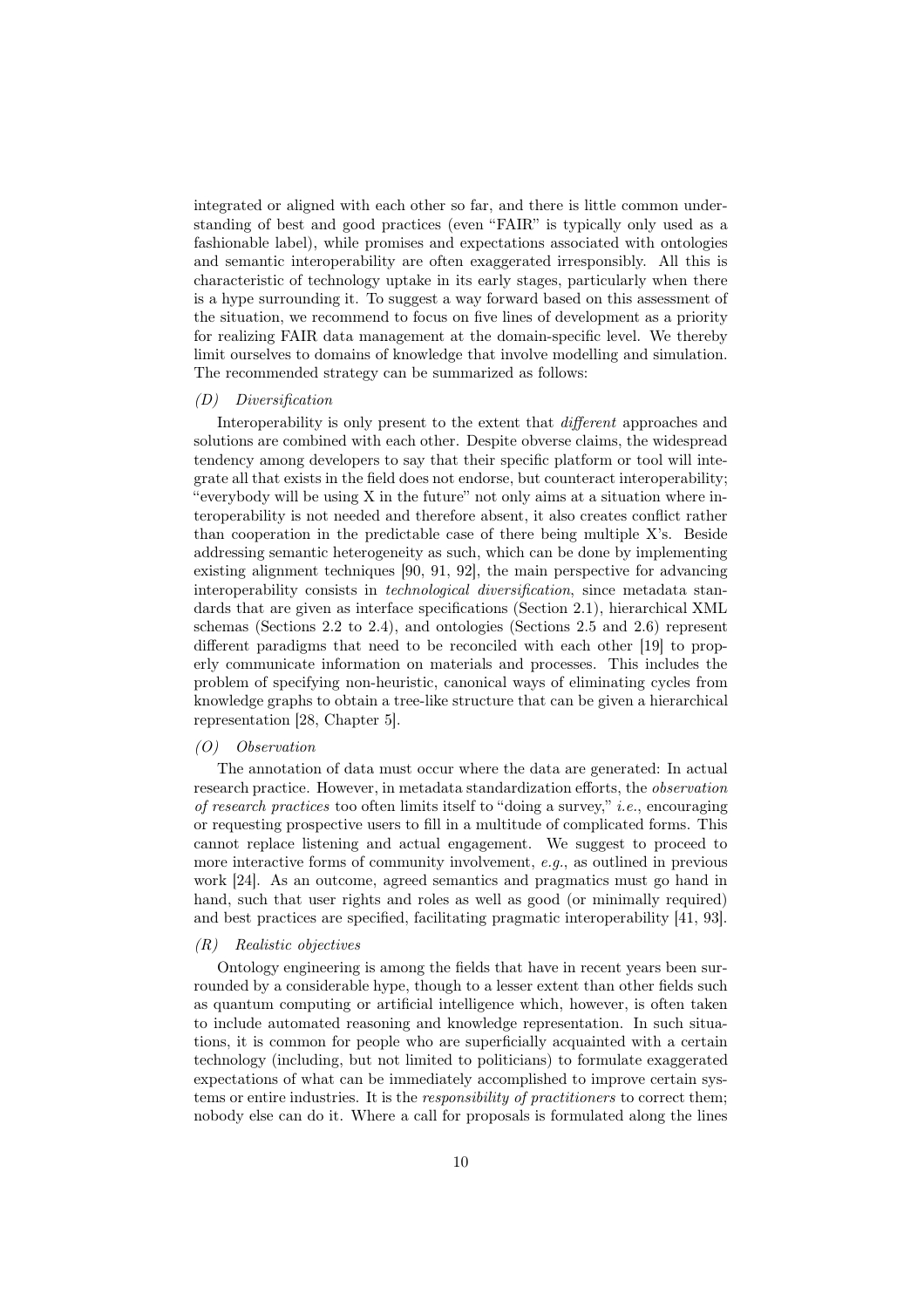of "apply for the sum of money X for a project that will reduce the cost of the industrial process Y by a factor Z," the relation between X, Y, and Z needs to be appropriate. It should not be wildly unrealistic; otherwise, project consortia will be encouraged to fuel the hype. In the worst case, this will even promote unacademic behaviour. We refrain from giving concrete examples, since this is not intended as a criticism of any institution or organization (or even any particular project or person), and doing justice to the topic would require a dedicated work of its own. This is a common challenge to technological innovation that has historically affected many new disciplines; it either ends in disappointment or, if practitioners succeed at educating decision makers and potential users, in a successful technology uptake. Under the presently predominant paradigm of organizing research work, this challenge is further exacerbated by the fact that according to conventional practices of project management, the desired outcomes are specified in advance – sometimes down to the level of detailed KPIs. That makes it even more important for such objectives to be actually realistic.

#### (I) Incentivization

Incentives must be in place for researchers to provide citable software [94, 95, 96] and citable open data [97]. This requires a revision of the system of metrics by which academics are evaluated, where the Hirsch index and the total number of journal-article citations are presently of major importance, whereas other modes of propagating research outcomes do not count; this creates a situation where authors are indirectly discouraged from making data and software citable in any other way than by referencing a journal article. We further refer to Mons [97] for an analysis of challenges related to incentivizing open data and to Katz et al. [96] for a discussion of *Software Citation Implementation Challenges*.

#### (C) Co-design

To ensure that the bulk of the research output in molecular and multiscale modelling and simulation is appropriately annotated and made available to all through an ingest into FAIR research data infrastructures, it is essential for solver development to go hand in hand with the development of the targeted digital platforms. Since many different solvers produce data that need to be processed by many digital infrastructures, this is a  $n:n$  communication problem that requires genuine interoperability, both at the semantic and at the technical level. As Gygli and Pleiss [11] observe, interoperability in molecular modelling and simulation can only be achieved when simulation deployment is linked to automated annotation in accordance with metadata standards that enjoy widespread recognition. The required co-design of data technology and simulation technology can be mediated by a workflow management system that ensures technical interoperability with respect to multiple solvers and processing elements, while ensuring semantic interoperability in its interactions with digital platforms. In this respect, best practice in the field is represented by SimPhoNy [10], a workflow management system that is co-designed with the EMMO through EMMO-CUDS, a semantic data structure; other promising developments include AiiDA [8, 13], from which provenance descriptions can be obtained [9, 13], and the Salome/YACS workflow management system [7] which is connected to the VIMMP ontologies by an XSD-based common data model.

These five recommendations or principles, the DORIC principles, are proposed to the community for a thorough critique and discussion at the DORIC-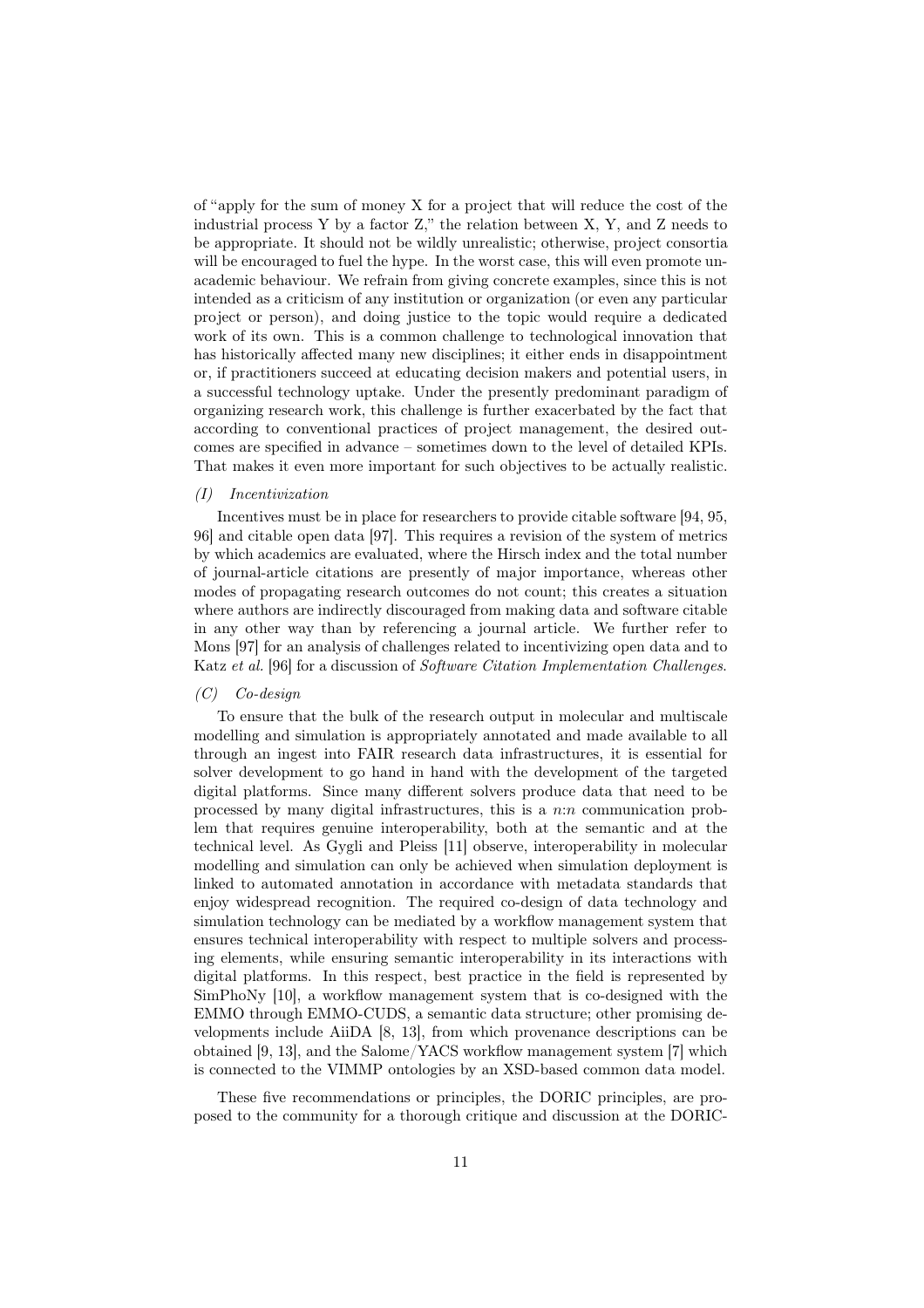MM 2021 workshop so that they can become a part of the associated Onto-Commons project deliverable. Where appropriate, we suggest that they be implemented into work programmes of EMMC and RDA task groups as well as collaborative projects,  $e.g.,$  within Horizon Europe.<sup>1</sup>

### A
knowledgment

This work was supported by a
tivities of the Innovation Centre for Pro
ess Data Technology (Inprodat e.V.), Kaiserslautern. The co-authors M.T.H. and B.S. acknowledge funding from the German Research Foundation (DFG) through the National Research Data Infrastructure for Catalysis-Related Sciences (NFDI4Cat), DFG project no. 441926934, and the co-author D.I. through the National Research Data Infrastructure for Engineering Sciences (NFDI4Ing), DFG project no. 442146713, both within the National Research Data Infrastructure (NFDI) programme of the Joint Science Conference (GWK). The co-authors G.G. and N.A.K. acknowledge funding from the European Union's Horizon 2020 resear
h innovation programme (H2020) under grant agreements no. 723867 (EMMC-CSA) and 862136 (OntoTrans), N.A.K. also acknowledges funding from H2020 under grant agreement no. 952903 (VIPCOAT), and the co-authors J.F.M. and M.T.H. acknowledge funding from H2020 under grant agreement no. 958371 (OntoCommons). Simon Stephan is a
knowledged for bringing up the suggestion to write a manus
ript along the lines of the present work.

# Referen
es

- [1] J. BICARREGUI: 2016. Technical report, Wellcome Trust. doi:10.6084/m9. gshare.4055538.v2.
- [2] G. GUIZZARDI: 2020. Data Intelligence  $2(1-2)$ , 181-191. doi:10.1162/dint a 00040.
- [3]  $\AA$ . ERVIK, A. MEJÍA, and E. A. MÜLLER: 2016. Journal of Chemical Information and Modeling  $56(9)$ , 1609–1614. doi:10.1021/acs.jcim.6b00149.
- [4] S. STEPHAN, M. T. HORSCH, J. VRABEC, and H. HASSE: 2019. Molecular  $Simulation$  45(10), 806-814. doi:10.1080/08927022.2019.1601191.
- [5] J.-P. BELAUD and M. PONS: 2002. Computer Aided Chemical Engineering 10, 847-852. doi:10.1016/S1570-7946(02)80169-9.
- [6] J.-P. BELAUD and M. PONS: 2014. Chemie Ingenieur Technik  $86(7)$ , 1052–1064. doi:10.1002/
ite.201400009.
- [7] A. RIBES and C. CAREMOLI: 2007. In: Proc.  $COMPSAC$  2007, Vol. 2. Los Alamitos: IEEE, pp. 553-564. doi:10.1109/COMPSAC.2007.185.
- [8] G. Pizzi and  $\sigma$ THERS: 2016. *Computational Materials Science* 111, 218–230. doi: 10.1016/j.
ommats
i.2015.09.013.
- [9] A. MERKYS and OTHERS: 2017. Journal of Cheminformatics  $9, 56.$  doi:10.1186/ s13321-017-0242-y.
- [10] J. ADLER and OTHERS: 2018. Computer Physics Communications  $231$ ,  $45-61$ . doi:10.1016/j.
p
.2018.05.005.
- [11] G. Gygli and J. Pleiss: 2020. Journal of Chemical Information and Modeling  $60(4)$ , 1922-1927. doi:10.1021/acs.jcim.0c00018.

<sup>&</sup>lt;sup>1</sup>The reader is referred to the proceedings from a recent WCCM-ECCOMAS minisymposium organized by Kon
hakova and Klein where a series of topi
s related to the present work were discussed [86, 87, 88, 89].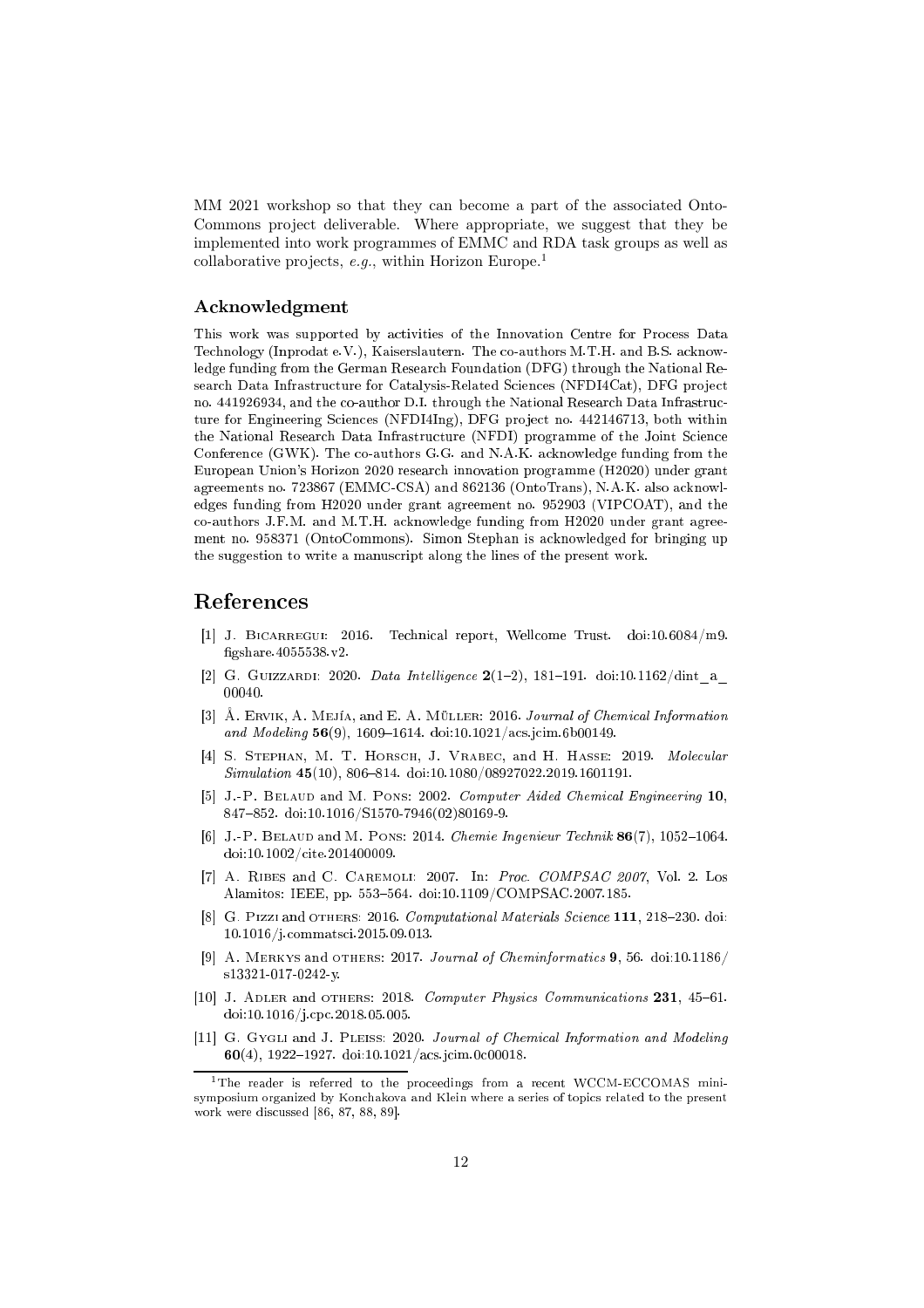- [12] M. T. HORSCH and OTHERS: 2020. Journal of Chemical  $\mathcal B$  Engineering Data 65(3), 1313-1329. doi:10.1021/acs.jced.9b00739.
- [13] S. P. HUBER and OTHERS: 2020. Scientific Data 7, 300. doi:10.1038/s41597-020-00638-4.
- [14] A. F. DE BAAS (ed.): 2017, What Makes a Material Function? Let Me Compute  $the \ Ways...$  Luxembourg: EU Publications Office. ISBN 978-92-79-63185-6.
- [15] CEN workshop agreement (CWA)  $17284:2018$  (E). ftp://ftp.cencenelec.eu/CEN/ Sectors/TCandWorkshops/Workshops/WS%20MODA/CWA\_17284.pdf; date of access: 1st March 2021.
- [16] https://emmc.info/emmc-translation-case-template/; date of access: 23rd January 2021.
- [17] M. PEZZOTTA and OTHERS: 2021. Technical report, EMMC. doi:10.5281/zenodo. 4457849.
- [18] S. ZHAO and Q. QIAN: 2017. AIP Advances 7, 105325. doi:10.1063/1.4999209.
- [19] T. KRAMER and OTHERS: 2015. Technical Report NISTIR 8068, NIST. doi: 10.6028/NIST.IR.8068.
- [20] P. MURRAY-RUST and H. S. RZEPA: 1999. Journal of Chemical Information and Computer Sciences 39(6), 928-942. doi:10.1021/ci990052b.
- [21] T. O. H. WHITE and OTHERS: 2006, 'Application and uses of CML within the eMinerals project'. In: Proc. UK e-Science All Hands Meeting 2006. Edinburgh: National e-Science Centre, pp. 606-613. ISBN 978-0-95539881-0.
- [22] P. MURRAY-RUST and H. S. RZEPA: 2011. Journal of Cheminformatics 3, 44. doi:10.1186/1758-2946-3-44.
- [23] B. WANG and OTHERS: 2017. Journal of Physical Chemistry  $A$  121(1), 298-307. doi:10.1021/a
s.jp
a.6b10489.
- [24] D. IGLEZAKIS and B. SCHEMBERA: 2018. o-bib. Das offene Bibliotheksjournal 5(3), 46-60. doi:10.5282/o-bib/2018H3S46-60.
- [25] B. SCHEMBERA and D. IGLEZAKIS: 2019, 'The genesis of EngMeta: A metadata model for resear
h data in omputational engineering'. In: Metadata and Semantic Research. Cham: Springer, pp. 127-132. ISBN 978-3-030-14400-5.
- [26] B. SCHEMBERA and D. IGLEZAKIS: 2020. International Journal of Metadata,  $Semantics\ and\ Ontologies\ {\bf 14(1)},\ {\bf 26-38.\ }\ doi:10.1504/IJMSO.2020.107792.$
- [27] B. SELENT and OTHERS: 2020, 'Management of research data in computational fluid dynamics and thermodynamics'. In: Proc. E-Science-Tage 2019. Heidelberg: heiBOOKS, pp. 128-139. ISBN 978-3-948083-15-1.
- [28] M. T. HORSCH, S. CHIACCHIERA, W. L. CAVALCANTI, and B. SCHEMBERA: 2021, Data Technology in Materials Modelling. Cham: Springer. ISBN 978-3-03068596-6.
- [29] R. GRUNZKE and OTHERS: 2014. Concurrency and Computation: Practice and *Experience* 26(10). doi:10.1002/cpe.3116.
- [30] G. TOLKSDORF, E. ESCHE, G. WOZNY, and J.-U. REPKE: 2019. Computers  $\mathcal{B}$  $Chemical Engineering 121, 670-684. \text{ doi: } 10.1016/j.compchemeng. 2018.12.006.$
- [31] N. ADAMS, E. CANNON, and P. MURRAY-RUST:  $2009$ , 'ChemAxiom  $-$  An ontological framework for chemistry in science'. Nature Precedings. doi:10.1038/ npre.2009.3714.1.
- [32] J. MORBACH, A. WIESNER, and W. MARQUARDT: 2008. Computer Aided Chemical Engineering 25, 991-996. doi:10.1016/S1570-7946(08)80171-X.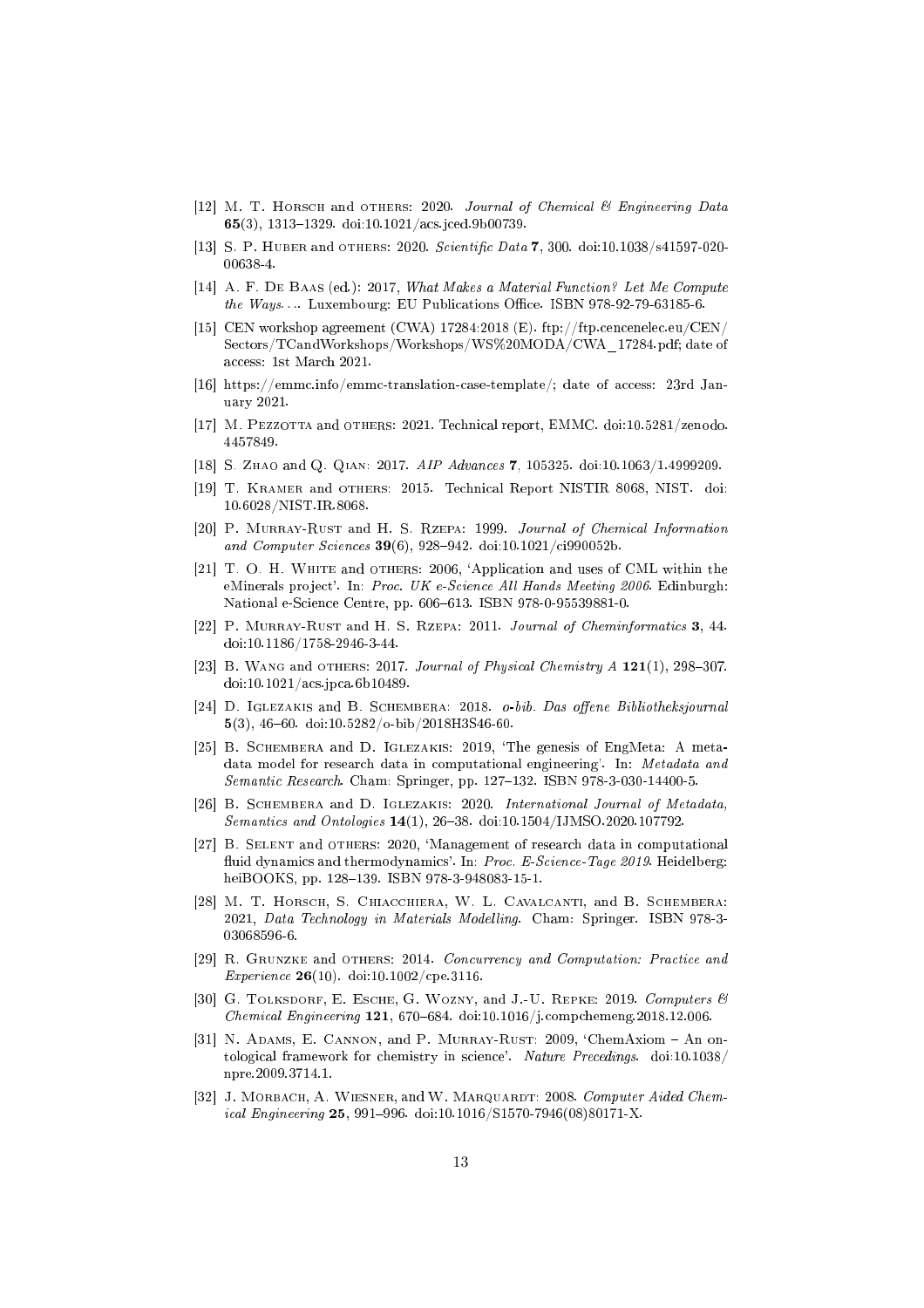- [33] W. MARQUARDT, J. MORBACH, A. WIESNER, and A. YANG: 2010, OntoCAPE: A Re-Usable Ontology for Chemi
al Pro
ess Engineering. Heidelberg: Springer. ISBN 978-3-642-04654-4.
- [34] A. WIESNER, J. MORBACH, and W. MARQUARDT: 2011. Computers & Chemical Engineering 35(4), 692-708. doi:10.1016/j.compchemeng.2010.12.003.
- [35] N. KRDZAVAC and OTHERS: 2019. Journal of Chemical Information and Modeling 59(7), 3154-3165. doi:10.1021/acs.jcim.9b00227.
- [36] F. FARAZI and OTHERS: 2020. Computers and Chemical Engineering 137, 106813. doi:10.1016/j.
omp
hemeng.2020.106813.
- [37] F. FARAZI and OTHERS: 2020. Journal of Chemical Information and Modeling  $60(1)$ , 108-120. doi:10.1021/acs.jcim.9b00960.
- [38] P. BORST, H. AKKERMANS, and J. TOP: 1997. International Journal of Human-Computer Studies  $46(2-3)$ , 365-406. doi:10.1006/ijhc.1996.0096.
- [39] H. CHEONG and A. BUTSCHER: 2019. Journal of Engineering Design  $30(10-12)$ , 655687. doi:10.1080/09544828.2019.1644301.
- [40] F. Boussuge and OTHERS: 2019. Journal of Engineering Design  $30, 688-725$ . doi:10.1080/09544828.2019.1630806.
- [41] M. T. HORSCH and OTHERS: 2021. In: Proc. DAMDID 2020. To appear. doi: 10.5281/zenodo.3902873.
- [42] M. T. HORSCH and OTHERS: 2020.  $KI$  Künstliche Intelligenz 34(3), 423-428. doi:10.1007/s13218-020-00648-9.
- [43] G. GOLDBECK and OTHERS: 2019, 'A reference language and ontology for materials modelling and interoperability'. In: Pro
. NAFEMS World Congress 2019. Knutsford: NAFEMS, p. NWC\_19\_86.
- [44] J. FRANCISCO MORGADO and OTHERS: 2020, 'Mechanical testing ontology for digital-twins: A roadmap based on EMMO'. In: *Proc. SeDiT 2020*. Aachen: CEUR-WS, p. 3.
- [45] E. GHEDINI and OTHERS: 2020. https://emmo-repo.github.io/versions/1.0.0beta/; date of access: 8th February 2021.
- [46] M. HILLESTAD and OTHERS: 2018. Fuel 234, 1431-1451. doi:10.1016/ j.fuel.2018.08.004.
- [47] H. von Schenk, G. Andersson, J. van Baten, and E. Fontes: 2008, 'A COMSOL interface to CAPE-OPEN compliant physical and thermodynamic property packages'. In: Proc. 2008 AIChE Annual Meeting. ISBN 978-0-81691050-2.
- [48] M. A. MOREIRA, A. M. RIBEIRO, A. F. P. FERREIRA, and A. E. RODRIGUES: 2017. Separation and Purification Technology 173, 339-356. doi:10.1016/ j.seppur.2016.09.044.
- [49] J. VAN BATEN and R. SZCZEPANSKI: 2011. Computers & Chemical Engineering 35(7), 1251-1256. doi:10.1016/j.compchemeng.2010.07.016.
- [50] R. MORALES RODRÍGUEZ and OTHERS: 2008. Chemical Engineering Research and Design 86(7). doi:10.1016/j.
herd.2008.02.022.
- [51] B. EDMONDS and T. MOORWOOD: 2007, 'Multiflash: A Cape Open 1.1 thermodynami
s pa
kage with multiphase apabilities'. In: Pro
. AIChE Annual Meeting 2007. ISBN 978-081691022-9.
- [52] R. J. KEE, F. M. RUPLEY, E. MEEKS, and J. A. MILLER: 1996. Technical Report SAND-96-8216, Sandia National Laboratories. doi:10.2172/481621.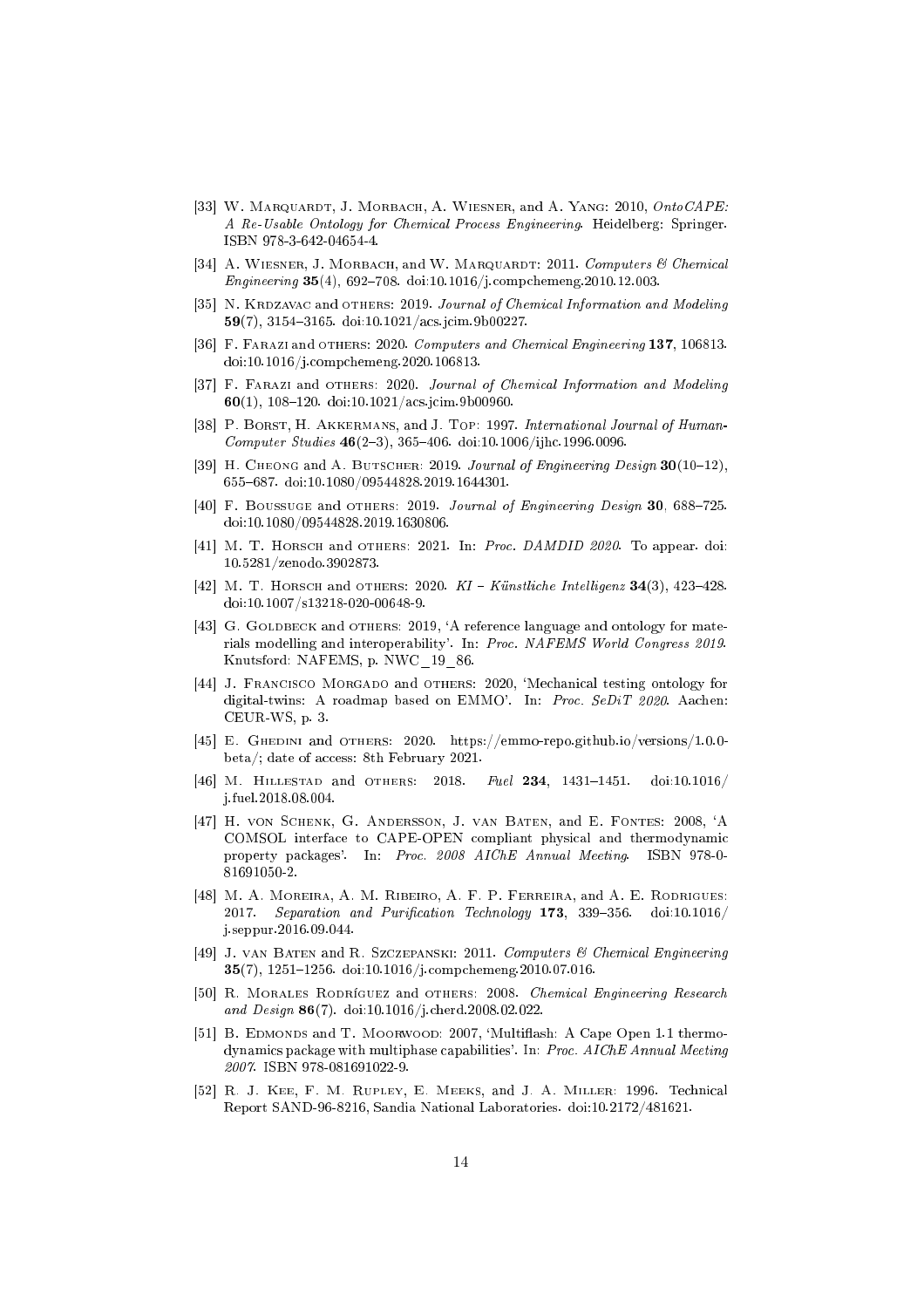- [53] D. G. GOODWIN, R. L. SPETH, H. K. MOFFAT, and B. W. WEBER: 2018. Te
hni
al report. doi:10.5281/zenodo.1174508.
- [54] J. U. EICHMEIER, R. REITZ, and C. RUTLAND: 2014. SAE International Journal of Engines  $7(1)$ , 106-119. doi:10.4271/2014-01-1074.
- [55] D. CARLISLE, P. Ion, and R. MINER: 2014. W3C recommendation. https:// www.w3.org/TR/2014/REC-MathML3-20140410/; date of access: 24th January 2021.
- [56] https://codemeta.github.io/; date of access: 25th January 2021.
- [57] DATACITE METADATA WORKING GROUP: 2014. Technical report, DataCite e.V. doi:10.5438/0010.
- [58] P. CAPLAN: 2017. Technical report, Library of Congress Network Development and MARC Standards Office. Revised by the PREMIS editorial committee. https://www.lo
.gov/standards/premis/understanding-premis-rev2017.pdf; date of access: 1st March 2021.
- [59] B. SCHEMBERA: 2021. Journal of Supercomputing. doi:10.1007/s11227-020-03602-6.
- [60] P. N. EDWARDS and OTHERS: 2011. Social Studies of Science  $41(5)$ , 667-690. doi:10.1177/0306312711413314.
- [61] R. ALBERTONI and OTHERS: 2020. W3C recommendation. https://www.w3.org/ TR/2020/REC-vo
ab-d
at-2-20200204/; date of a

ess: 26th January 2021.
- [62] https://www.wikidata.org/wiki/Wikidata:Introduction; date of access: 25th January 2021.
- [63] А. WALKER: 2012. http://homepages.see.leeds.ac.uk/∼earawa/CMLComp/; date of access: 14th January 2021.
- [64] W. PHADUNGSUKANAN, S. ADAMS, J. TOWNSEND, and J. THOMAS: 2011. http://www.xml-cml.org/convention/compchem-20110524; date of access: 14th January 2021.
- [65] W. PHADUNGSUKANAN, M. KRAFT, J. A. TOWNSEND, and P. MURRAY-RUST: 2012. Journal of Cheminformatics 4, 15. doi:10.1186/1758-2946-4-15.
- [66] IUPAC COMMITTEE ON PRINTED AND ELECTRONIC PUBLICATIONS. https:// old.iupac.org/namespaces/ThermoML/; date of access: 27th January 2021.
- [67] M. FRENKEL and OTHERS: 2006. Pure and Applied Chemistry  $78(3)$ , 541-612. doi:10.1351/pa
200678030541.
- [68] M. FRENKEL and OTHERS: 2011. Pure and Applied Chemistry  $83(10)$ , 1937–1969. doi:10.1351/PAC-REC-11-05-01.
- [69] M. FRENKEL: 2009. Journal of Chemical & Engineering Data  $54(9)$ , 2411-2428. doi:10.1021/je800877f.
- [70] M. FRENKEL: 2015. Journal of Chemical Thermodynamics 84, 18-40. doi: 10.1016/j.j
t.2014.12.016.
- [71] A. KAZAKOV and OTHERS: 2012. International Journal of Thermophysics  $33$ , 2233. doi:10.1007/s10765-011-1107-7.
- [72] V. DIKY and OTHERS: 2013. Journal of Chemical Information and Modeling 53(12), 3418-3430. doi:10.1021/ci4005699.
- [73] V. DIKY and OTHERS: 2019. Journal of Chemical Thermodynamics 133, 208-222. doi:10.1016/j.j
t.2019.01.029.
- [74] H. CHEUNG and OTHERS: 2020. Journal of Chemical & Engineering Data  $65(2)$ , 503522. doi:10.1021/a
s.j
ed.9b00689.